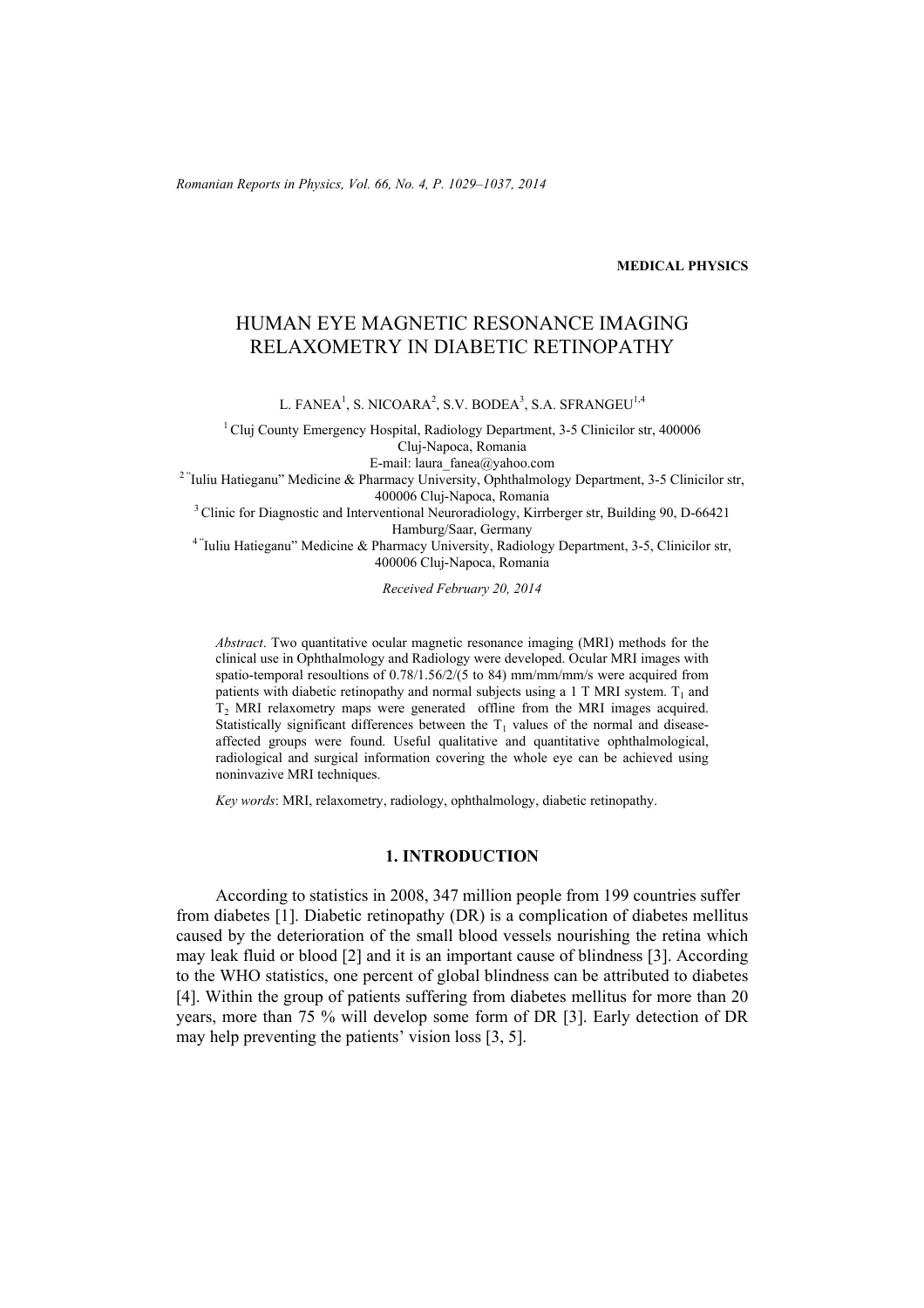Compared to the alternative ocular imaging techniques, magnetic resonance imaging (MRI) can image noninvasively the whole eye, without the need of transparent media, in acquisition times as short as a few seconds with spatial resolution good enough to enable visualization of the main eye structures. Additional to the qualitative information of the human eye anatomy, MRI can also provide quantitative information on the pathophysiology of the human eye through measurements of several fundamental tissue properties [6].

MRI images represent maps of the nuclear magnetic resonance (NMR) signals detected by specially designed radiofrequency receiver antenna. The clinical potential of the NMR technique was demonstrated in the 1970s when it was shown that  $T_1$  and  $T_2$  relaxation times of tumors were significantly different compared to those of the normal tissue [7].

The  $T_1$  relaxation time describes how fast the <sup>1</sup>H nuclei in water molecules in the region of interest (ROI) will transmit their surplus of energy to the surrounding tissue [8]. The  $T_2$  relaxation time measures how fast the energetic surplus of the  ${}^{1}H$ nuclei in water molecules in the ROI is transmitted to the neighbor <sup>1</sup>H nuclei in water molecules [9]. The decrease or the increase of one and/or both of these parameters compared to the corresponding values measured in the normal tissue can be used to evaluate quantitatively the pathophysiology [10].

The relaxation time values can also give information on the physical properties of the tissue of interest [11] and can, therefore, be used to detect the presence of hemmorrhages, tumors and/or cellular infiltrates in the normal tissue for example.

 $T_1$  [6, 7] and  $T_2$  [12] values were obtained and  $T_1$  maps [13] of human eyes at 1.5 T [12] and 7 T [13] were generated. The potential of the MRI relaxometry for monitoring ocular disease has not yet been studied and its statistical evaluation is required for its future possible implementation in routine clinical ocular MRI.

Quantitative data in clinical imaging in general and in MRI in particular, would provide useful medical diagnostic information for ophthalmologists, radiologists and vitreo-retinal surgeons. The relaxation time maps and the mean  $T_1$ and  $T_2$  values represent quantitative clinical information that might be used in the future as diagnostic tools in ophthalmology, particularly in evaluating patients suffering from DR, but can also be used as a diagnostic tool in the radiological pathophysiological evaluation of any other anatomical structure.

### **2. METHODS**

Consent from each scanned subject and approval from the local Ethical Committee for the evaluation of the clinical potential of the ocular relaxometry MRI at 1 T in DR were obtained prior to performing MRI. The MRI images of 12 normal and 17 human eyes affected by diabetic retinopathy were acquired using a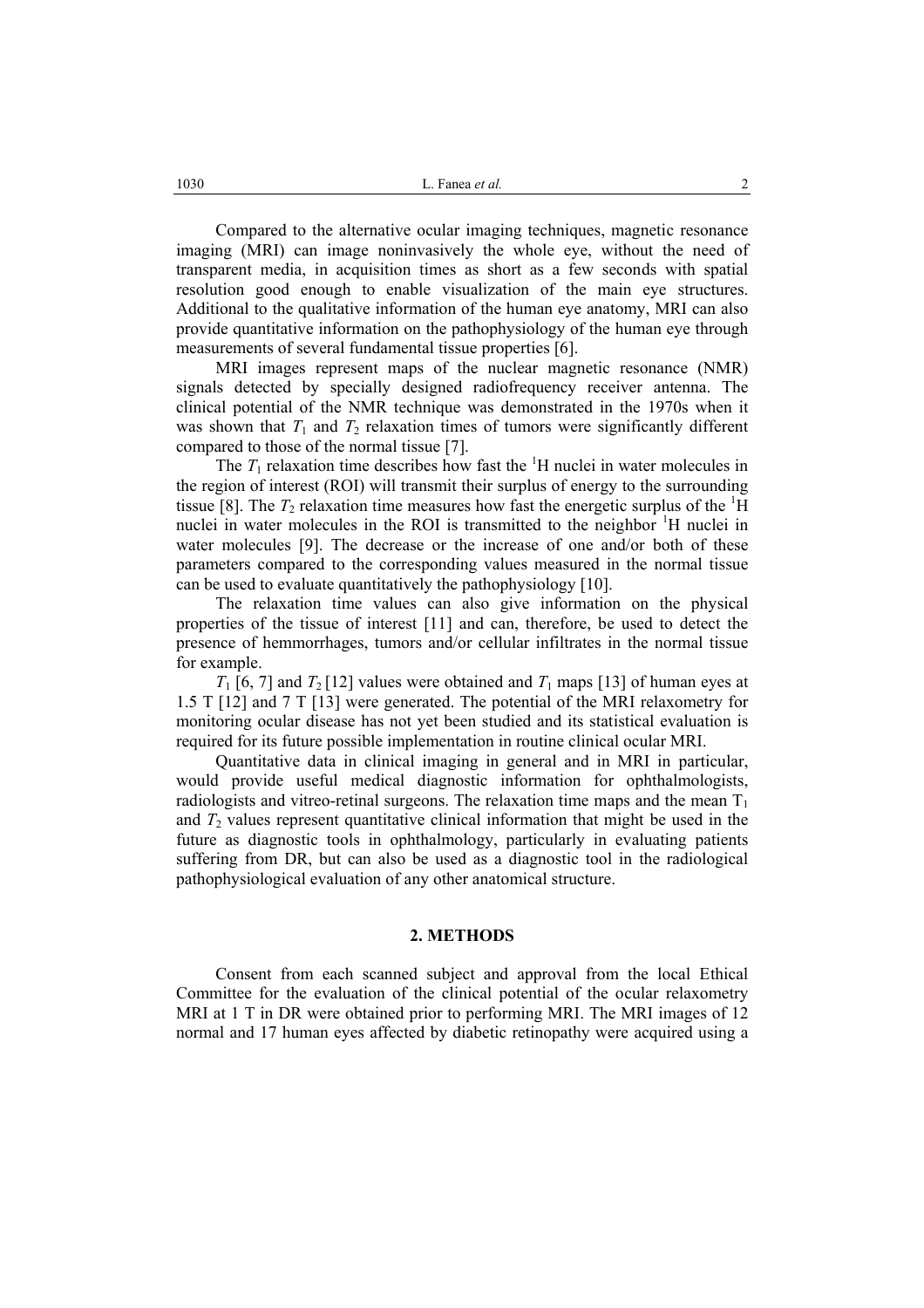1 T MRI system (GE, USA) and a single loop surface coil. A 6 ml test tube filled with distilled water was attached to the surface coil, above the scanned eye.

MRI images of each eye were acquired using the 3D spoiled gradient echo SPGR and the steady state free precession SSFP pulse sequences. Acquisition times of a set of images ranged between 5 s and 84 s for one eye, while the whole MRI imaging protocol per eye was almost 15 minutes. Each scanned person kept the eyes closed and as relaxed as possible during the image acquisition. The spatial resolution of the images was  $780 \times 1560 \times 2000 \mu m^3$ .

The MRI images were reformatted, the  $T_1$  and  $T_2$  maps were generated and the statistical measurements of the normal and of the eyes affected by diabetic retinopathy were performed offline using MRIcro, MIPAV and in-house codes developed in Matlab. The DESPOT1 method was used for  $T_1$  mapping [14], while *T*2 mapping was achieved using linear fittings of each pixel in the image matrix to the signal intensity equation over time using personal codes written in Matlab. These image processing methods were already tested in a phantom study and are detailed presented [15].

Mean  $T_1$  and  $T_2$  values were calculated using MIPAV in the following regions of each examined eye, for both control and DR group: vitreous humor, lens and aqueous humor (Fig. 1). For each group and each eye region, the mean  $T_1$  and *T*2 values and their standard deviations were calculated using Excel program. The mean  $T_1$  and  $T_2$  values of the normal and eyes affected by diabetic retinopathy were statistically compared using a two tailed Student t-test of type 2.

Significance in the  $T_1$  and  $T_2$  differences between the same normal and diabetic eye regions were assessed based on the probability (*p*) values calculated using the t-test. Differences were considered significant (\*) for  $0.001 \le p \le 0.05$ .



Fig. 1 – Mean values of the  $T_1$  and  $T_2$  values in the regions of the: vitreous humor – 1, lens – 2, aqueous humor  $-3$  and the phantom  $-4$ , were calculated by drawing the 1 to 4 regions of interest on the  $T_1$ : a) and  $T_2$ : b) maps.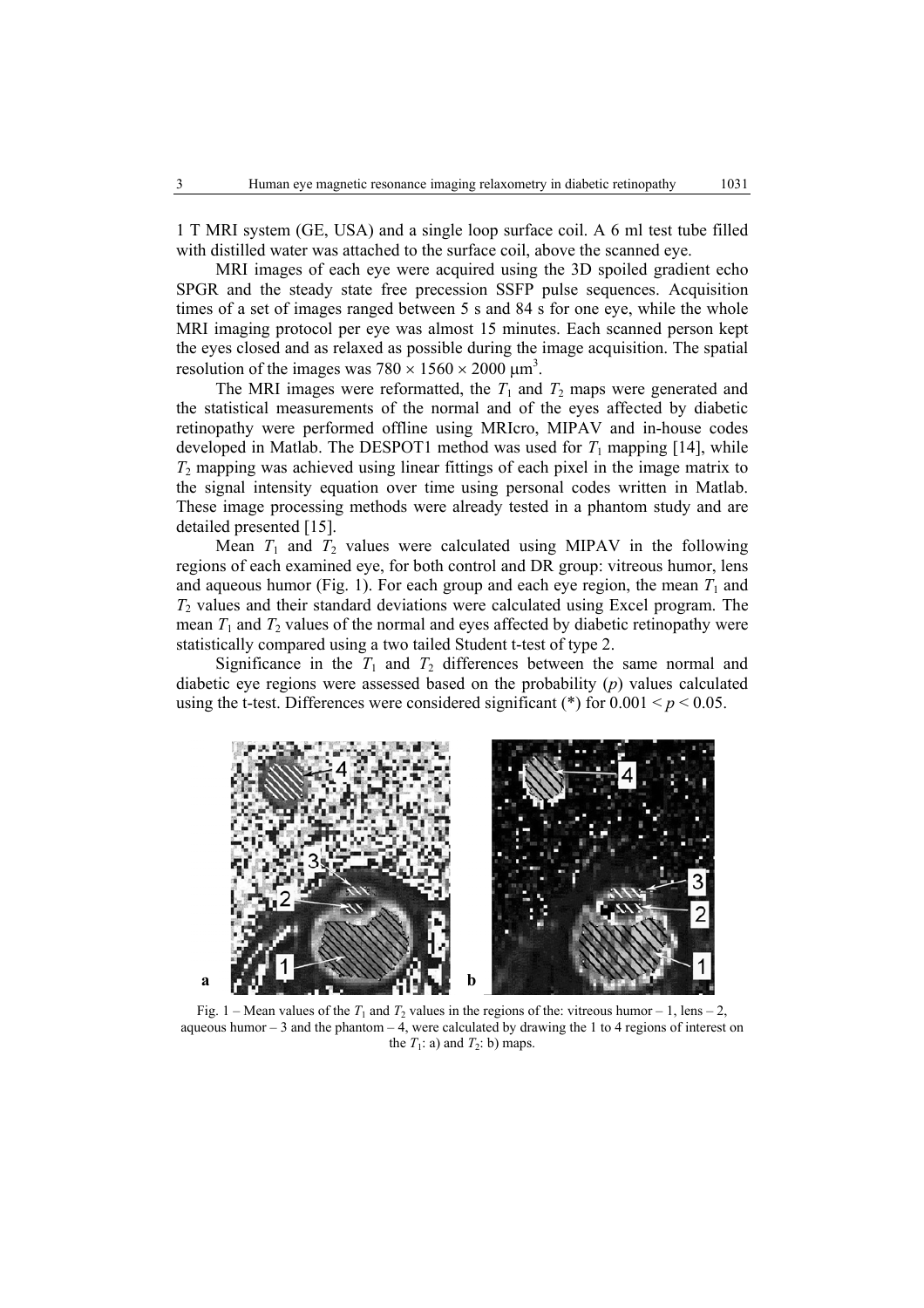# **3. RESULTS**

The eye structures visualized using the ocular MRI techniques in this study were: the cornea, the ciliary body, the aqueous humor, the lens, the vitreous humor, the retina/choroid complex, the sclera and the optic nerve. It was possible to perform quantitative measurements only in the vitreous humor, lens and aqueous humor due to the decresed spatial resolution and quality of the MRI relaxometry maps.

A set of MRI sections of a normal left eye and the corresponding  $T_1$  and  $T_2$ maps are presented in Fig. 2.



Fig. 2 – Selection of one  $T_2$  – (a) and one  $T_1$  – (b) weighted ocular MRI image used to calculate the  $T_1$ and *T*2 maps of the normal human eye shown in: (c) and (d). The signal intensity of the MRI images acquired was linearly fitted using personal written Matlab codes to obtain the  $T_1$  and  $T_2$  maps as described in a previous phantom study [15].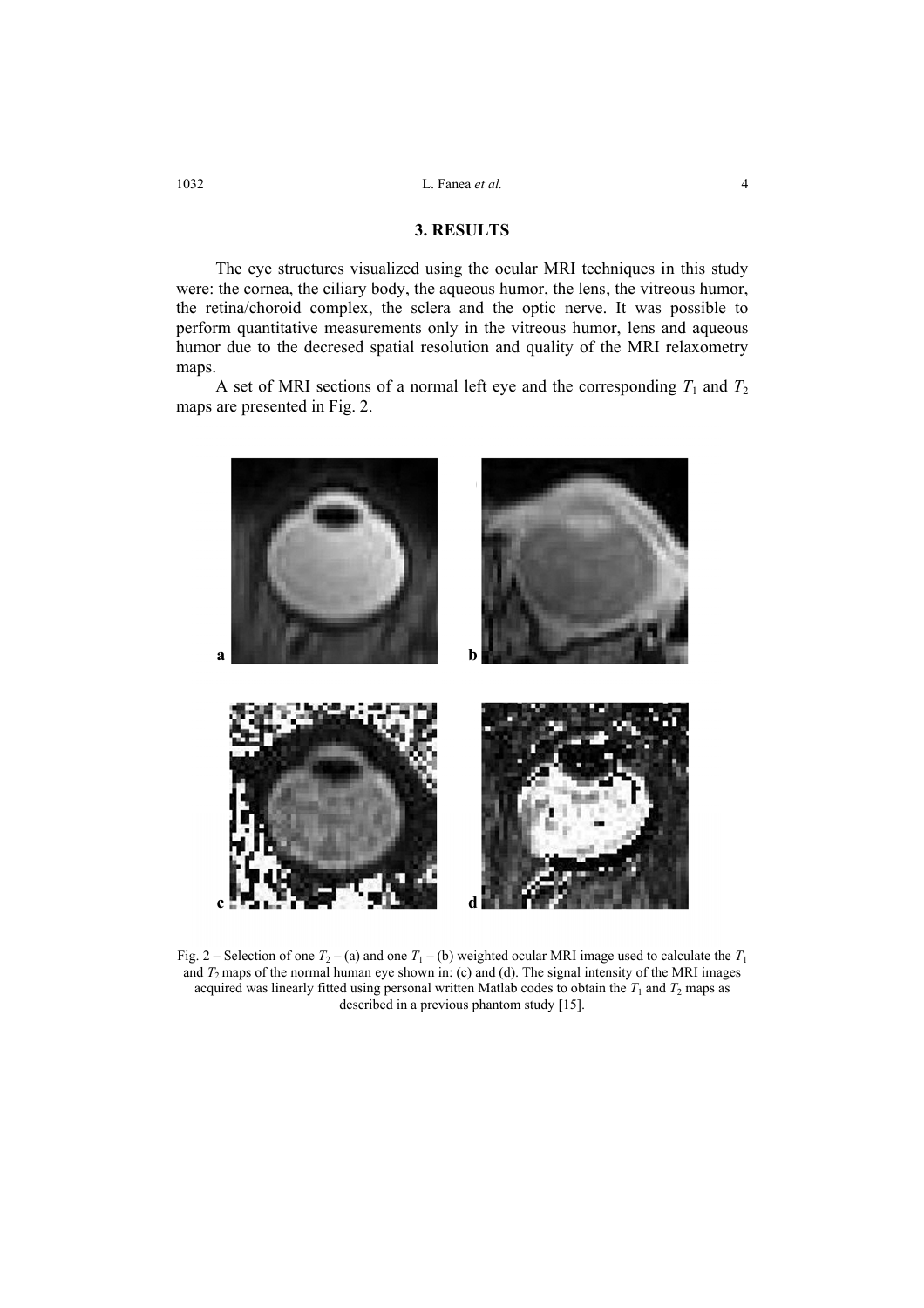The set of MRI sections with the largest differences in the  $T_1/T_2$  values measured in all the eye structures evaluated compared to the mean  $T_1/T_2$  values measured in the corresponding eye structures of the normal group is presented in Fig. 3. The patient's eye in Fig. 3 was affected by DR and the MRI was performed after pars plana vitrectomy and silicone oil injection. Differences of up to 8.6 times compared to the corresponding control values were calculated in the eye structures evaluated by MRI. These differences were obtained between the mean  $T_2$  values of the normal and DR eyes in the region of the vitreous humor.



Fig.  $3$  – The  $T_2$ - and  $T_1$ - weighted: (a) and (b) ocular MRI images were used to calculate the  $T_1$  and  $T_2$  maps in: (c) and (d). The mean  $T_1$  values calculated on the  $T_1$  map in the region of the vitreous humor/lens/aqueous humor were 4.9 times shorter/4.5 times longer/1.4 times shorter than the corresponding mean  $T_1$  values calculated on the  $T_1$  maps of the normal eyes group. The mean  $T_2$  values calculated on the  $T_2$  map in the region of the vitreous humor/lens/aqueous humor were 8.6 times shorter/1.5 times shorter/1.3 times longer than the mean corresponding  $T_2$  values calculated on the  $T_2$  maps of the normal eyes group.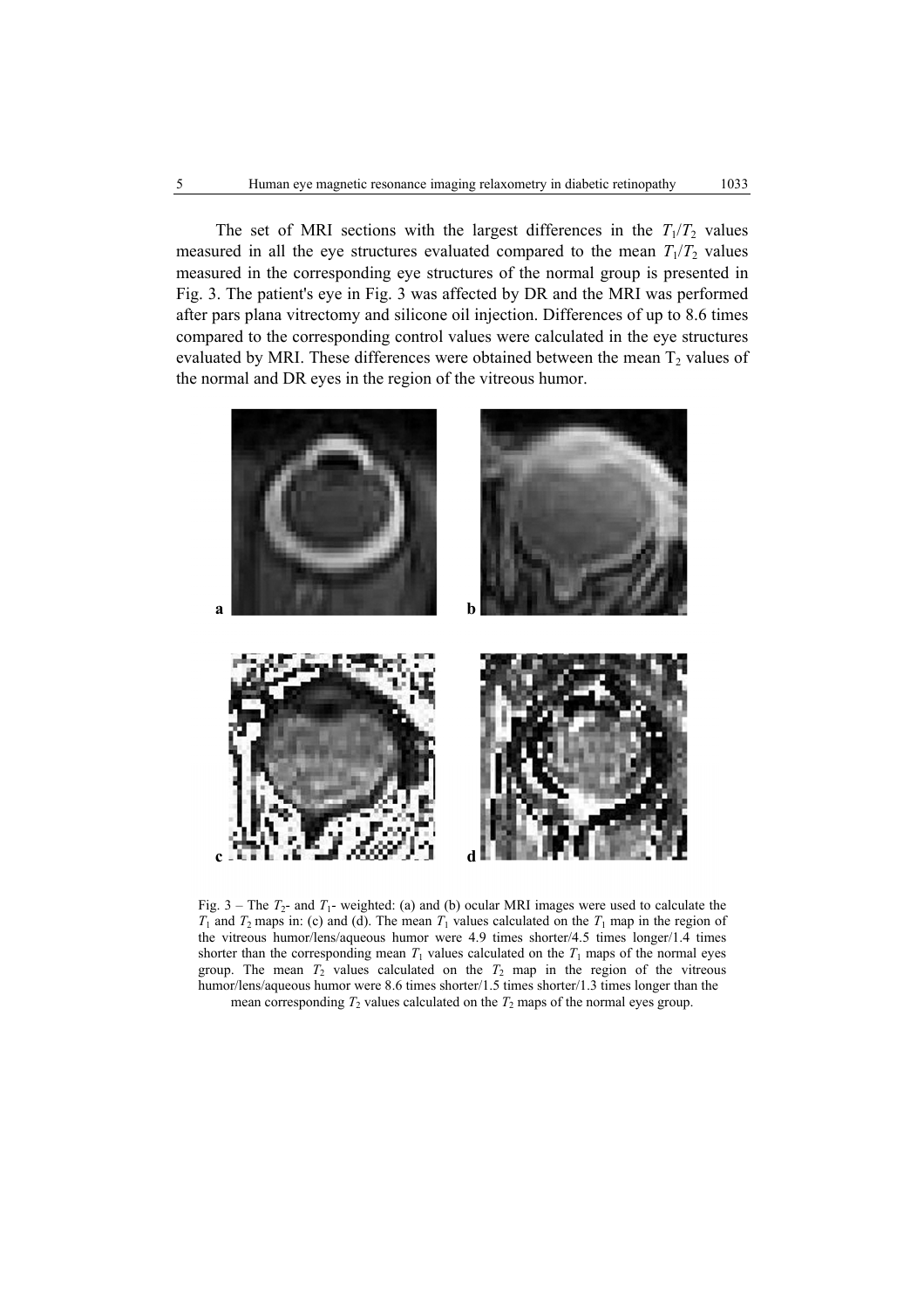$1034$  **et al. et al. et al. et al. et al. et al. 6** 

A comparison of the mean  $T_1$  and  $T_2$  values calculated in different eye structures of the normal human eye at different magnetic field strengths is presented in Table 1. The mean  $T_1$  and  $T_2$  values calculated in the present study in the aqueous humor were approximately the same with those calculated by Patz *et al.*  [6] at 1.5 T and 19 % shorter than the mean value calculated by Richdale *et al.* [13] at 7 T. These values are comparatively presented in Table 1. In the region of the lens, the  $T_1$  values were 3.8 and 5 times shorter than those calculated in the corresponding region at 1.5 T [12] and at 7 T [13] respectively. The mean  $T_2$  value in the region of the lens calculated at 1 T in this study was 3.3 times shorter than that calculated in the corresponding ocular region at 1.5 T [12]. The mean  $T_1$  values calculated at 1 T in the region of the vitreous humor were approximately the same with those calculated at 1.5 T [12] and at 7 T [13] but the mean  $T_2$  value was 1.8 times shorter than the corresponding value calculated at 1.5 T [12].

#### *Table 1*

Mean relaxation times in different eye structures of the normal human eye. Mean  $T_1$  and  $T_2$ values calculated in different eye structures of the normal human eye at 1 T, 1.5 T [12] and 7 T [13] are compared

| <b>Relevant Details for Each Study</b> |                                |            |                |                    |                                                     |        |
|----------------------------------------|--------------------------------|------------|----------------|--------------------|-----------------------------------------------------|--------|
|                                        | <b>Magnetic Field Strength</b> | 1T         | 1.5T           | 7T                 | $\top$                                              | 1.5T   |
|                                        |                                |            | $[12]$         | $\lceil 13 \rceil$ |                                                     | $[12]$ |
| <b>Number of Eyes</b>                  |                                | 10         | $\overline{4}$ | $\overline{4}$     | 4: aqueous humor<br>$7:$ lens<br>10: vitreous humor | 4      |
| <b>Relaxation Times</b>                |                                | $T_1$ (ms) |                |                    | $T_2$ (ms)                                          |        |
| Ocular                                 | aqueous humor                  | 5015       | 5053           | 6170               | 439                                                 | 468    |
| Region                                 | lens                           | 303        | 1138           | 1520               | 86                                                  | 26     |
|                                        | vitreous humor                 | 4908       | 4855           | 5000               | 1348                                                | 756    |

At 1 T, statistically significant differences were assessed between the mean *T*1 values of the two groups: disease and normal, in the region of the lens and aqueous humor (Fig. 4). No other statistically significant difference between the two groups was found (Figure 4).  $T_1/T_2$  values up to 4.9/8.6 times shorter/shorter than the corresponding mean  $T_1/T_2$  values calculated for the control group was identified. However, most of the values measured in the disease group did not differ significantly compared to the corresponding mean values of the control group. Additional to this, for the same region evaluated in the disease group, the  $T_1/T_2$  values were up to 10/22 % longer in a few eyes, while in other eyes, these were up to 79/88 % shorter compared to the mean values of the normal eyes.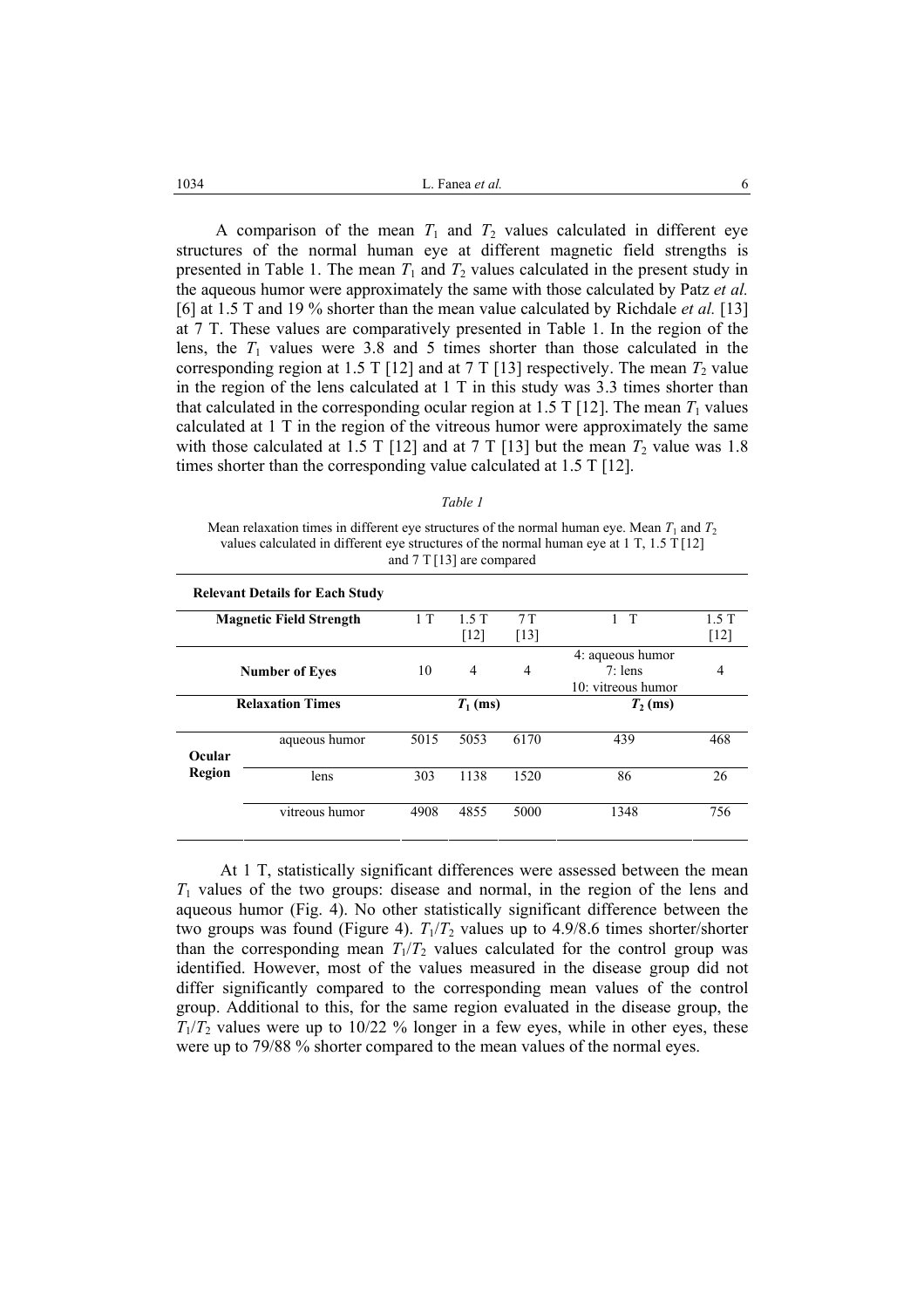

Fig.  $4 -$  The mean  $T_1$  (a) and  $T_2$  (b) values and their standard deviations were calculated for the normal and for the diseased groups. The mean  $T_1$  values (a) calculated for the control and diseased groups were significantly different:  $p = 0.005/0.003$ , in the region of the lens/aqueous humor. No statistically significant differences were assessed between the mean  $T_2$  (b) values calculated for the control and diseased groups.

# **4. DISCUSSION**

The quantitative information on the mean  $T_1$  and  $T_2$  values of the normal human eye structures at different magnetic field strengths [12, 13] is difficult to analyze due to the different MRI acquisition protocols and/or the post-processing methods used for the extraction of the relaxation times, the different spatiotemporal resolutions of the MRI images or the low number of scanned subjects. It would have been extremely important to have at least a standard value to compare for each of these studies in order to make a realistic comparison of the values calculated for the same ocular structure of the normal human eye at different magnetic field strengths. The comparison of the data can be made referring to  $T_1$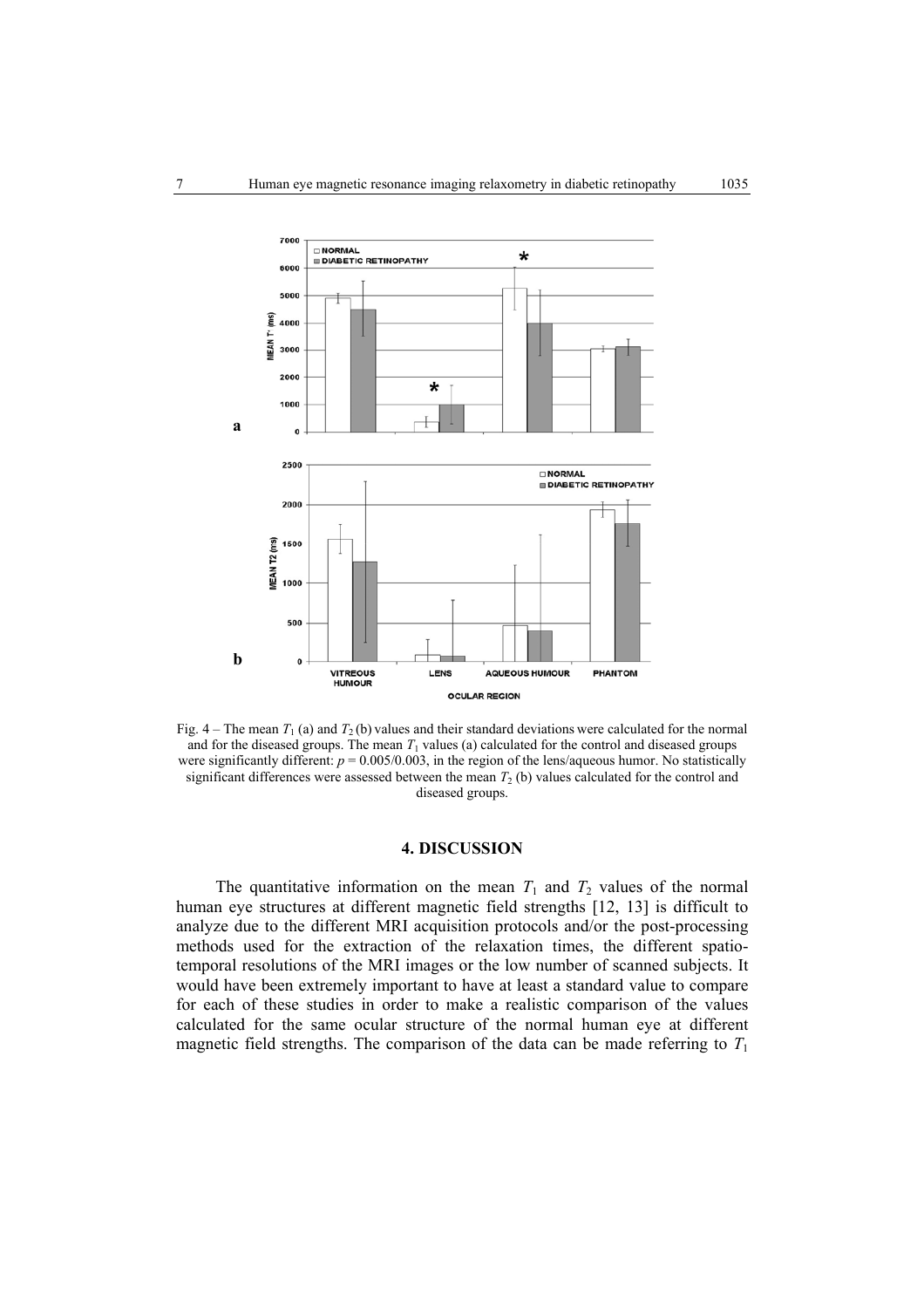and  $T_2$  relaxation times for a 90 % physiological saline. In this way the  $T_1$  and  $T_2$ calculated values can be normalized to that of the standard phantom. Standardization can be achieved using an adequate phantom as described in this study. In the present study, the mean  $T_1$  and  $T_2$  values in three different structures of the normal human eye and in the eye affected by DR were statistically compared. Significant differences were identified between the corresponding mean *T*1 times measured in the lens and in the aqueous humor of the disease and normal group. These are presented with stars in Fig. 4a.

The dispertion of the  $T_1$  and  $T_2$  values in the ocular structures was at least two times larger than in the phantom, with the largest effect seen in the case of the disease group. DR generates many changes in the whole or in small regions of the eye which may affect the physical properties of that region quantified by the relaxation time value measured. To reduce dispersivity of the relaxation times measured in the normal eye structures and in the phantom, the spatio-temporal resolution and the quality of the MRI images need to be improved. This may be achieved by acquisition of the ocular MRI images at higher magnetic field strengths using more performant equipment.

This pilot study analyzed the potential of the ocular MRI relaxometry to quantitatively assess the pathophysiology in general and the ocular pathophysiology in particular. A larger number of subjects, and their division in more refined groups based on the severity of the disease, may lead to more clinically relevant results and would demonstrate the need for the implementation of quantitative MRI imaging methods, including MRI relaxometry, into routine clinical practice.

The  $T_2$  maps of the normal and diseased human eyes were presented in this study together with a statistical analysis of  $T_1$  and  $T_2$  measurements performed in several eye structures for the evaluation of the pathophysiological changes in the eyes affected by DR. The significant differences between the relaxation times of the normal and disease affected eyes can be physiologically correlated with the presence of cellular infiltrates, hemorrhage, silicone in the eye structure evaluated or with the eye structure being affected by cataract. Useful quantitative clinical information covering the whole human eye can be achieved in less than 15 minutes using MRI investigations without contrast agents. More detailed investigations performed on refined groups of normal eyes might be used to realize normative  $T_1$ and  $T_2$  values of the normal eye structures. These values can then be used by radiologists, ophthalmologists but also by surgeons for normal standardization in the future. In conclusion, this study demonstrates that ocular MRI relaxometry at 1 T, performed without contrast agents, brings useful additional quantitative information for the diagnosis, staging and evaluation of ocular disease mechanisms.

*Acknowlegments*. The first author acknowledges the financial support received from the EC grant POSDRU/89/1.5/S/60189. The authors would like to thank the MRI Radiographers and the healthy volunteers involved in this study.